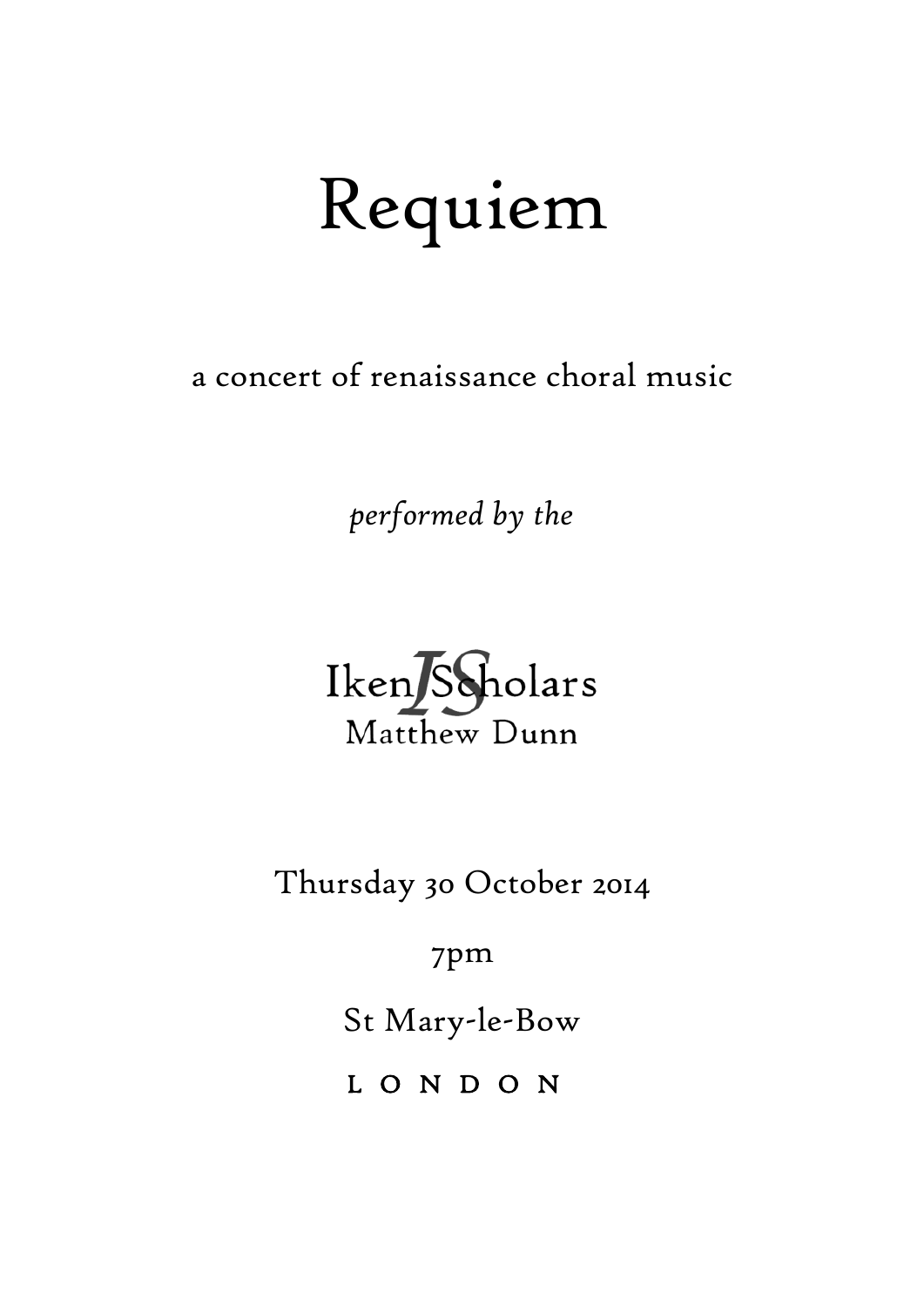#### Thank you

The *Iken Scholars* would like to thank all at St Mary-le-Bow for allowing them to sing in this wonderful church. It is always a great pleasure to perform here.

#### Join us again

The *Iken Scholars* will return to St Mary-le-Bow on Thursday 5 February at 7.00pm They will be performing Giovanni Anerio's *Missa Surge Illuminare Jerusalem*, a parody mass on Palestrina's famous motet of the same name. The mass has never been published, recorded or performed in modern times.

#### Why *Iken Scholars*?

Iken is a small village in Suffolk where St Botolph was granted land to build a monastery in the mid-seventh century. Matthew is Organist and Director of Music at St Botolph without Aldgate.

#### Keep in touch

There are lots of ways to keep in touch with the *Iken Scholars*

Website: www.ikenscholars.co.uk Facebook: www.facebook.com/ikenscholars YouTube: Search 'Iken Scholars' Email: ikenscholars@gmail.co.uk Matthew's twitter feed: @MatthewJohnDunn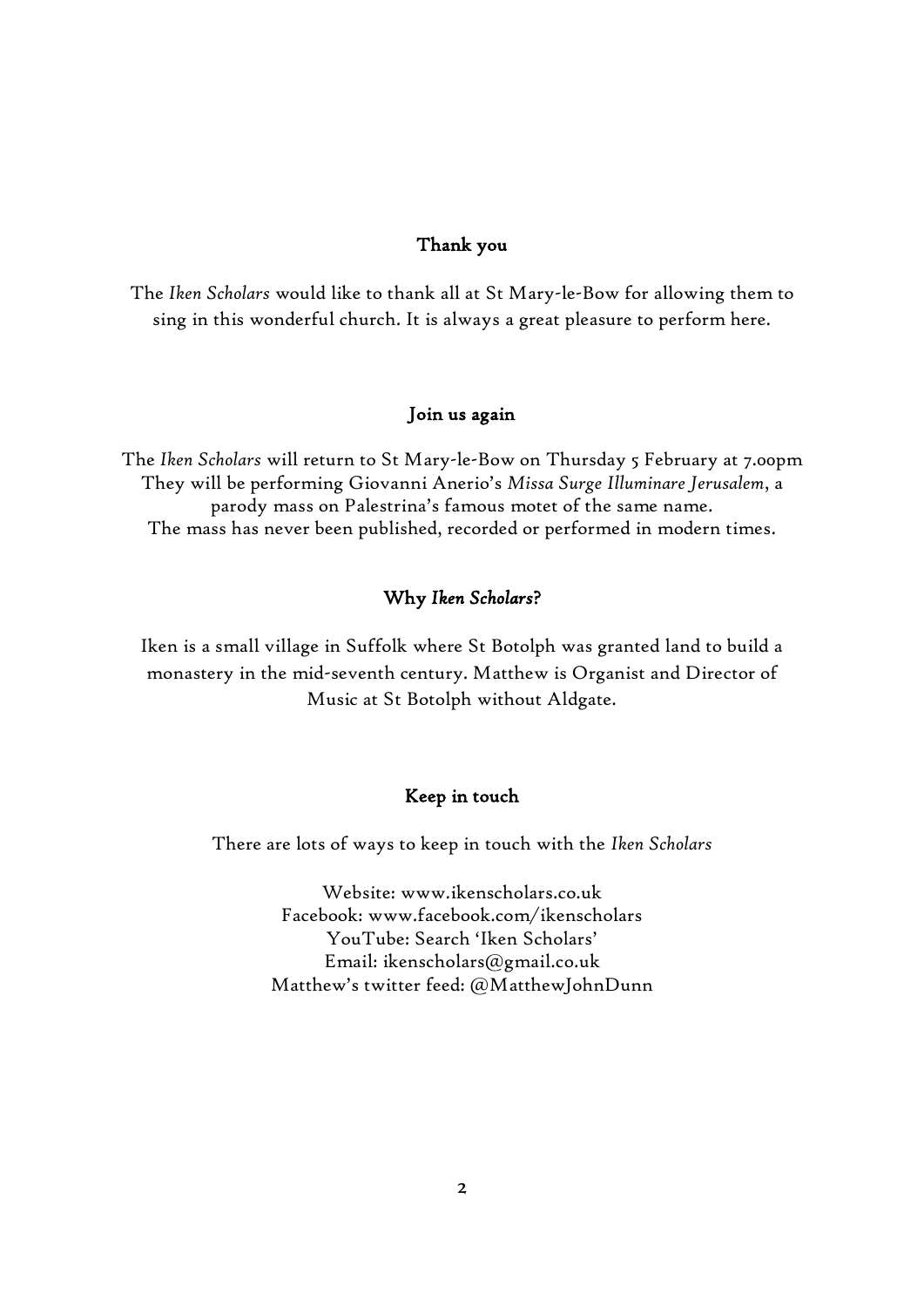## Requiem

Salve Regina *Anerio (1567-1630)*

### *Officium Defunctum*

Lectio

*Taedet animam meam*

#### *Victoria (1548-1611)*

Missa Pro Defunctis *Introitus Kyrie Graduale Offertorium Sanctus et Benedictus Agnus Dei Communio*

### Motet

*Versa est in luctum cithara mea*

Responsorium *Libera me Kyrie*

### Miserere

*Allegri (c.1582-1652)*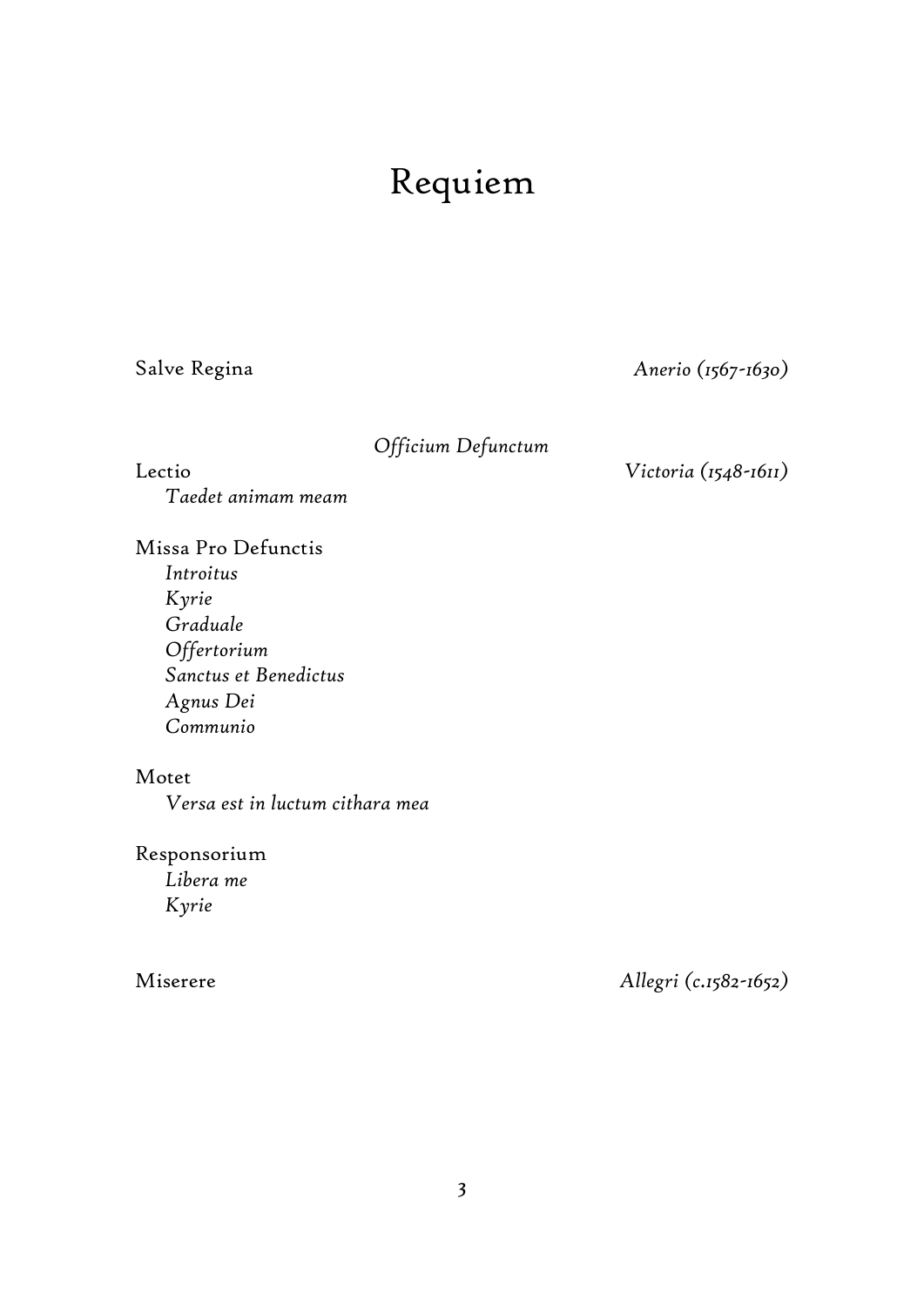## Translations

*On 26 February 1603 the Dowager Empress Maria of Spain died. She had been the wife of Maximillian II, sister of Philip II and for seventeen years had been the patron of Tomas Luis de Victoria at the Convent of Las Descalzas Reales in Madrid. The Dowager Empress had settled in Madrid from 1582: content to spend her days in 'a country without heretics', having spent much of her married life in Germany and Austria. Her death represents a seminal moment in Victoria's career. Under the strength and stability of Maria's patronage, Victoria had published what was to become the bulk of his mature output; had fulfilled his longing to return to his native Spain and had produced some of his very finest compositions. Her loss was profound both professionally and personally for Victoria and it is for the Dowager Empress that Victoria penned his famous Requiem.*

#### *Salve Regina,* Anerio

Salve Regina, Mater Misericordiae, Vita, dulcedo, et spes nostra, Salve! Ad te clamamus, exsules filii evae, Ad te suspiramus, gementes et flentes, In hac lacrimarum valle. Eja ergo, Advocata nostra, Illos tuos misericordes oculos ad nos converte Et Jesum, benedictum fructum ventris tui, Nobis, post hoc exilium, ostende, O clemens, O pia, O dulcis Virgo Maria.

#### *Officium Defunctum*, Victoria Lectio: Taedet animam meam

Taedet animam meam vitae meae; dimittam adversum me eloquium meum, loquar in amaritudine animae meae. Dicam Deo: Noli me condemnare; indica mihi cur me

Hail, Holy Queen, Mother of mercy, Our life, our sweetness and our hope! To thee do we cry, poor banished children of Eve, to thee do we send up our sighs, mourning and weeping in this valley of tears. Turn, then, most gracious advocate, thine eyes of mercy toward us, and after this, our exile, show unto us the blessed fruit of thy womb, Jesus. O clement, O loving, O sweet Virgin Mary.

My soul is weary of my life; I will leave my complaint upon myself; I will speak in the bitterness of my soul. I will say unto God, Do not condemn me; shew me wherefore thou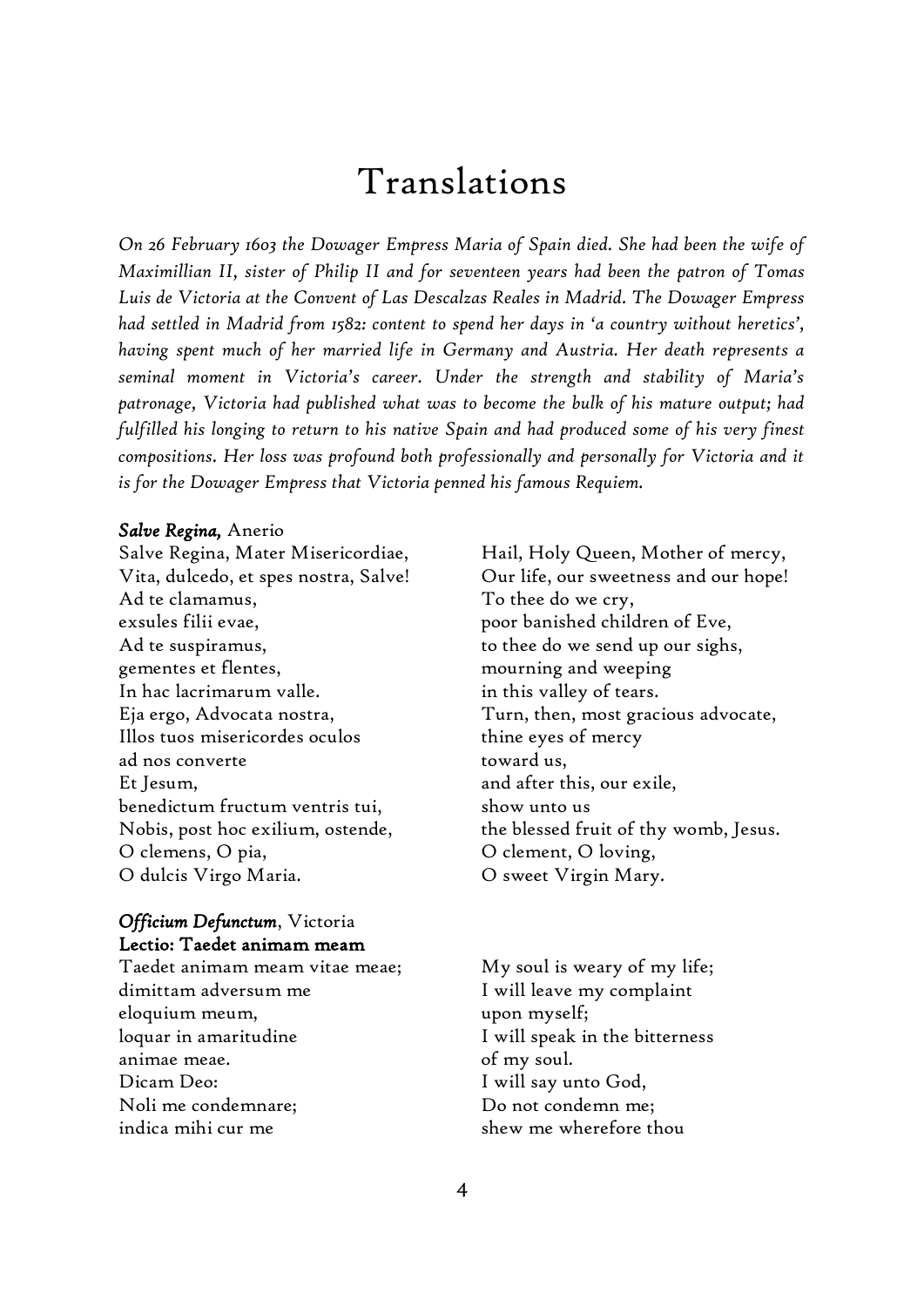ita judices. Numquid bonum tibi videtur, si calumnieris me, et opprimas me opus manuum tuarum, et consilium impiorum adjuves? Numquid oculi carnei tibi sunt? aut sicut videt homo, et tu videbis? Numquid sicut dies hominis dies tui, et anni tui sicut humana sunt tempora, ut quaeras iniquitatem meam, et peccatum meum scruteris, et scias quia nihil impium fecerim, cum sit nemo qui de manu tua possit eruere..

#### Introitus

Requiem aeternam dona eis, Domine, et lux perpetua luceat eis. Te decet hymnus, Deus, in Sion, et tibi reddetur votum in Jerusalem. Exaudi orationem meam; ad te omnis caro veniet.

#### Kyrie

Kyrie eleison. Christe eleison. Kyrie eleison.

#### Graduale

Requiem aeternam dona eis, Domine, et lux perpetua luceat eis. In memoria aeterna erit iustus: ab auditione mala non timebit.

#### **Offertorium**

Domine Jesu Christe, Rex gloriae, libera animas omnium fidelium defunctorum de poenis inferni,

contendest with me. Is it good unto thee that thou shouldest oppress, that thou shouldest despise the work of thine hands, and shine upon the counsel of the wicked? Hast thou eyes of flesh? or seest thou as man seeth? Are thy days as the days of man? are thy years as man's days, That thou enquirest after mine iniquity, and searchest after my sin? Thou knowest that I am not wicked; and there is none that can deliver out of thine hand.

Give them eternal rest, O Lord, and let perpetual light shine on them. There will be songs of praise to you in Zion, and prayers in Jerusalem. O hear my prayers; all flesh returns to you.

Lord, have mercy; Christ, have mercy; Lord, have mercy.

Give them eternal rest, O Lord, and let perpetual light shine on them. The just man shall be remembered everlastingly, he will not fear an evil hearing.

Lord Jesus Christ, King of glory, deliver the souls of all the faithful departed from punishments of hell,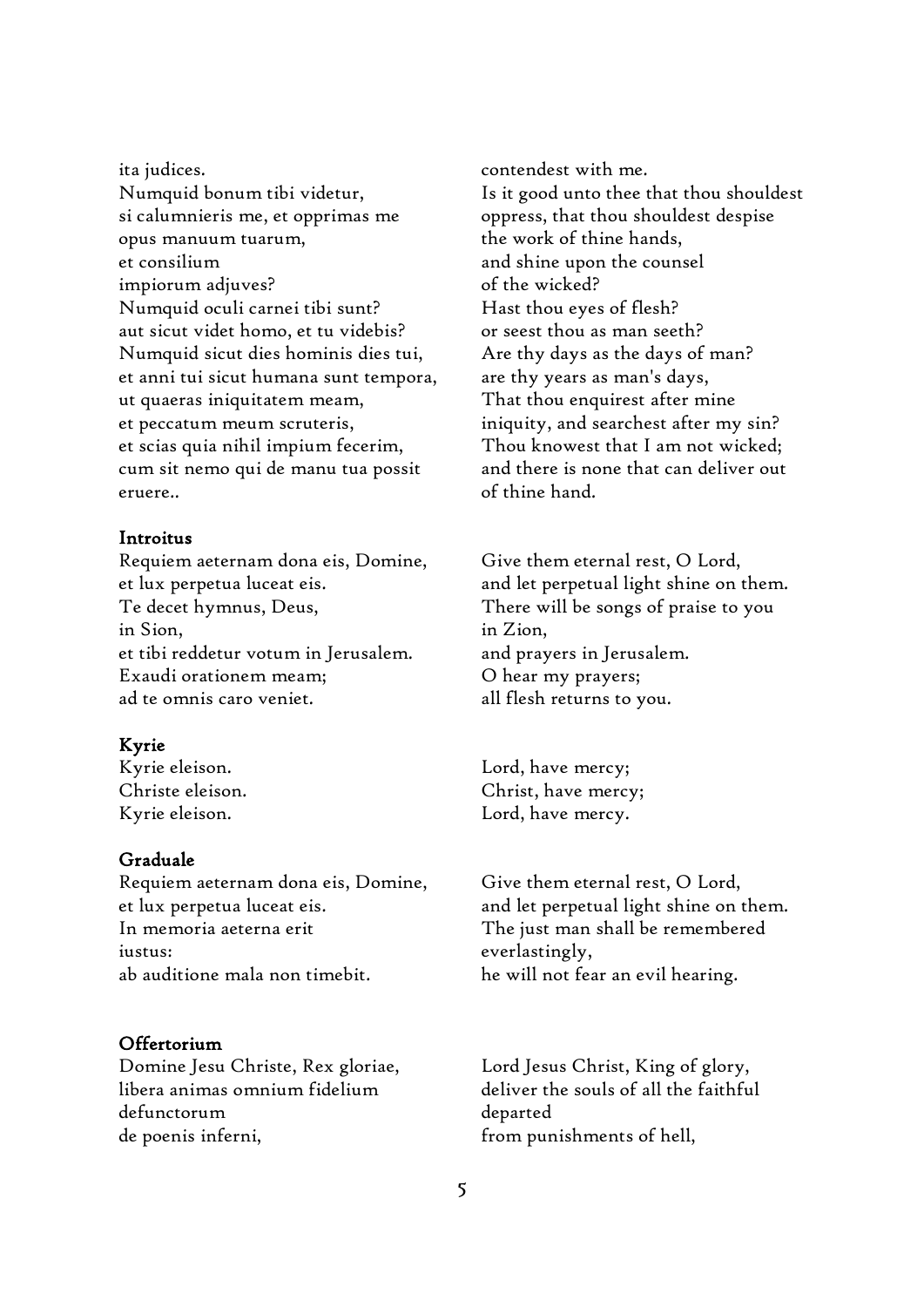et de profundo lacu. Libera eas de ore leonis, ne absorbeat eas tartarus, ne cadant in obscurum. Sed signifer sanctus Michaël representet eas in lucem sanctam, quam olim Abrahae promisisti et semini eius. Hostias et preces tibi, Domine, laudis offerimus. Tu suscipe pro animabus illis quarum hodie memoriam facimus. Fac eas, Domine, de morte transire ad vitam, quam olim Abrahae promisisti et semini eius.

#### Sanctus et Benedictus

Sanctus, Sanctus, Sanctus, Dominus Deus Sabaoth; pleni sunt caeli et terra gloria tua. Hosanna in excelsis. Benedictus qui venit in nomine Domini. Hosanna in excelsis.

#### Agnus Dei

Agnus Dei, qui tollis peccata mundi, miserere nobis. Agnus Dei, qui tollis peccata mundi, miserere nobis. Agnus Dei, qui tollis peccata mundi, dona nobis pacem. and from the deep lake. Deliver them from the mouth of the lion, may the abyss not swallow them up, may they not fall into darkness. But may the holy standard-bearer Michael lead them to that holy light which of old Thou didst promise Abraham and his seed. Sacrifices and prayers to Thee, O Lord, we offer with praise. O receive them for the souls of those whom today we commemorate. Make them, O Lord, to pass from death to life, which of old Thou didst promise Abraham and his seed.

Holy, Holy, Holy, Lord God of Hosts; heaven and earth are full of Thy glory. Hosanna in the highest. Blessed is He that cometh in the name of the Lord. Hosanna in the highest

Lamb of God, you who take away the sins of the world, have mercy upon us. Lamb of God, you who take away the sins of the world, have mercy upon us. Lamb of God, you who take away the sins of the world, grant us peace.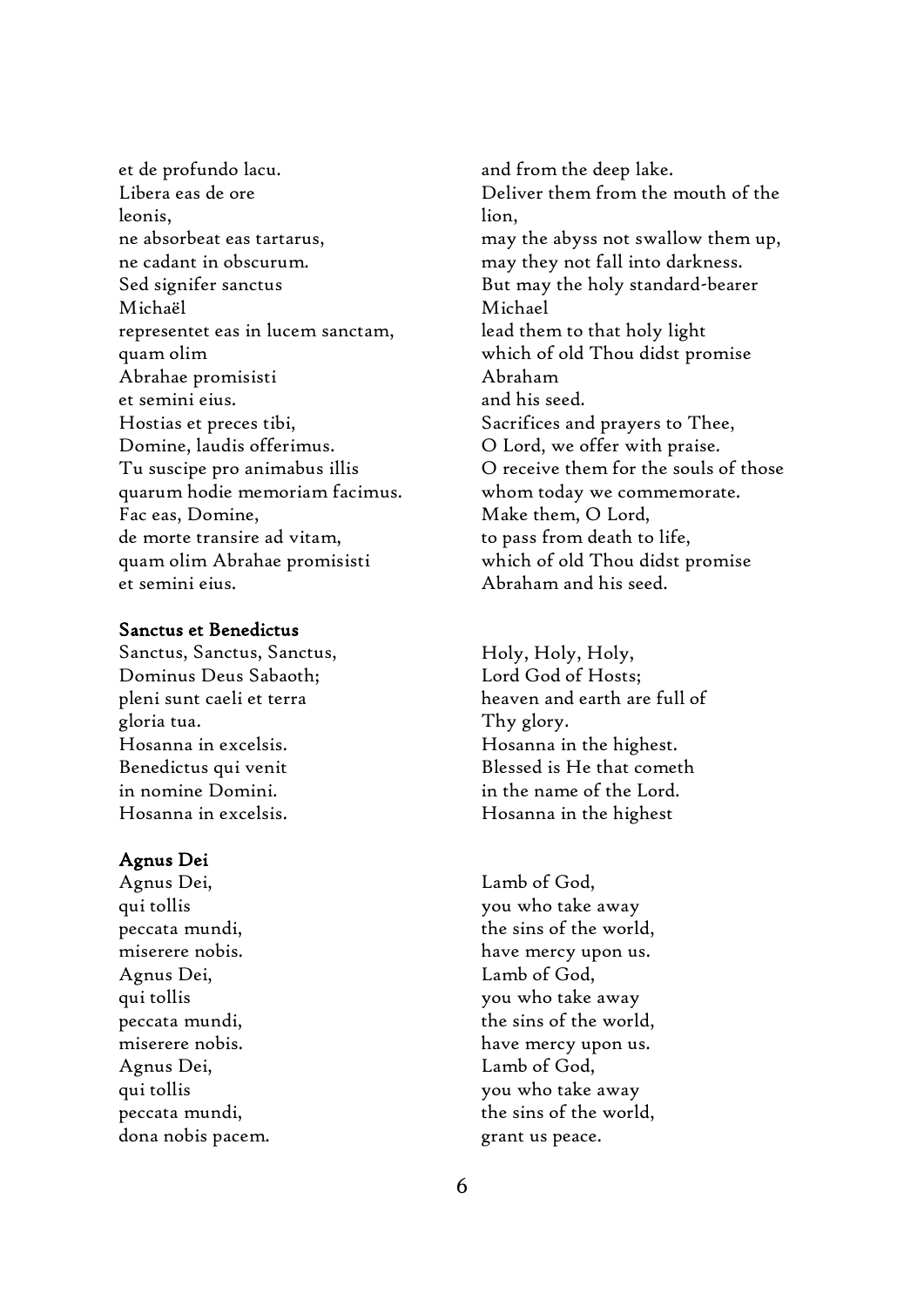#### Communio

Lux aeterna luceat eis, Domine, cum sanctis tuis in aeternum, quia pius es. Requiem aeternam dona eis, Domine, et lux perpetua luceat eis.

#### Motet

Versa est in luctum cithara mea, et organum meum in vocem flentium. Parce mihi Domine, nihil enim sunt dies mei. Cutis mea denigrata est super me et ossa mea aruerunt.

#### Responsorium

Libera me, Domine, de morte aeterna in die illa tremenda quando coeli movendi sunt et terra dum veneris judicare saeculum per ignem. Tremens factus sum ego et timeo, dum discussio venerit atque ventura ira. Dies irae, dies illa, calamitatis et miseriae, dies magna et amara valde. Requiem aeternam dona eis, Domine, et lux perpetua luceat eis.

#### Miserere, *Allegri*

Miserere mei, Deus, secundum magnam misericordiam tuam; et secundum multitudinem miserationum tuarum, dele iniquitatem meam. Amplius lava me ab

Let perpetual light shine upon them, O Lord, with your saints for ever, for you are merciful. Grant them eternal rest, O Lord, and let perpetual light shine upon them.

My harp is tuned for lamentation, and my flute to the voice of those who weep. Spare me, O Lord, for my days are as nothing. My skin is become black upon me, and my bones are dried up.

Deliver me, O Lord, from eternal death, on that fearful day when the heavens are moved and the earth when you will come to judge the world through fire. I am made to tremble, and I fear, when the desolation shall come, and also the coming wrath. That day, the day of wrath, calamity, and misery, that terrible and exceedingly bitter day. Rest eternal grant them, O Lord, and let perpetual light shine on them.

Have mercy upon me, O God, after thy great goodness: according to the multitude of thy mercies do away mine offences. Wash me throughly from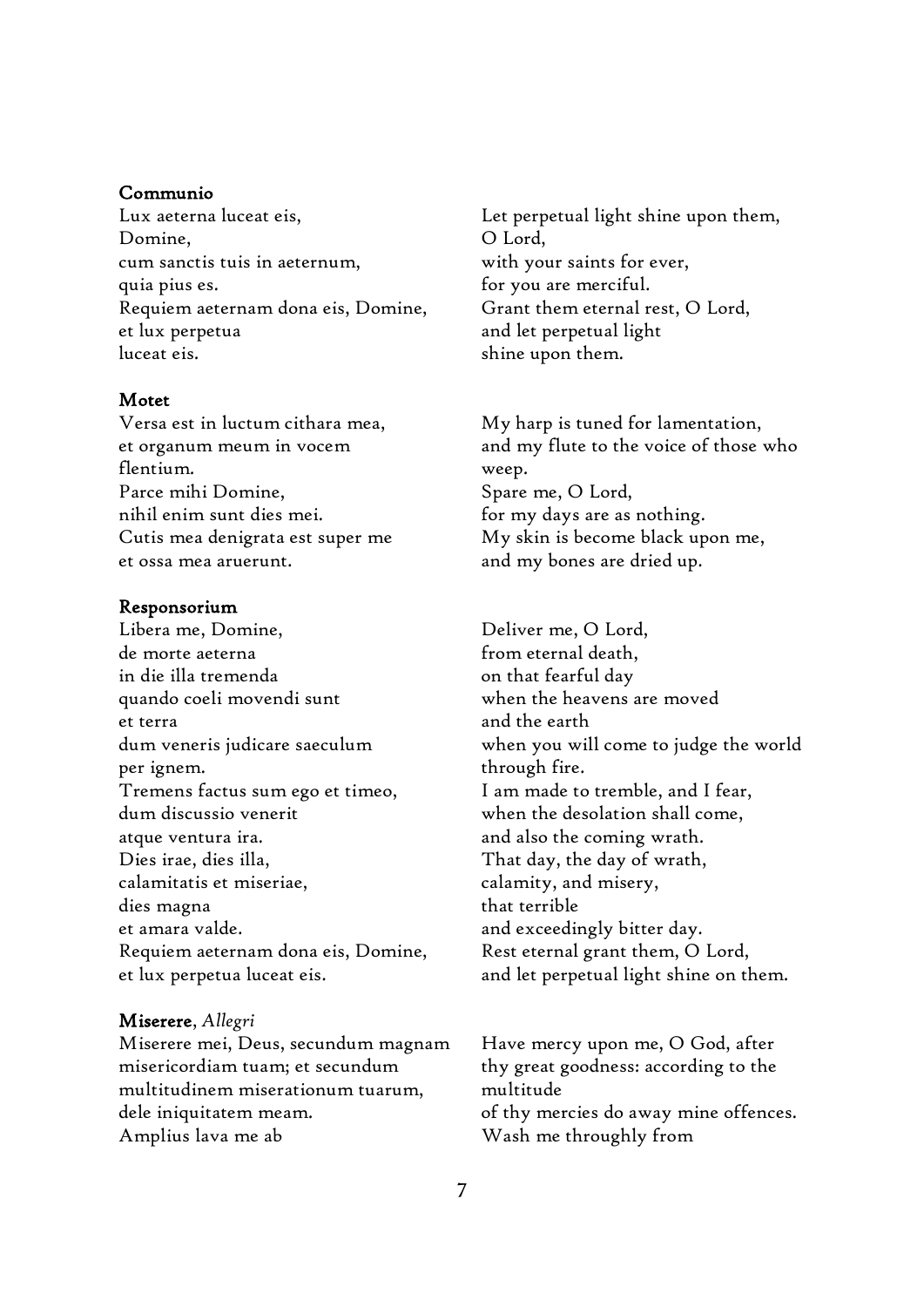iniquitate mea: et a peccato meo munda me. Quoniam iniquitatem meam ego cognosco, et peccatum meum contra me est semper. Tibi soli peccavi, et malum coram te feci; ut justificeris in sermonibus tuis, et vincas cum judicaris. Ecce enim in iniquitatibus conceptus sum: et in peccatis concepit me mater mea. Ecce enim veritatem dilexisti; incerta et occulta sapientiae tuae manifestasti mihi. Asperges me hyssopo, et mundabor; lavabis me, et super nivem dealbabor. Auditui meo dabis gaudium et laetitiam: et exsultabunt ossa humiliata. Averte faciem tuam a peccatis meis, et omnes iniquitates meas dele. Cor mundum crea in me, Deus, et spiritum rectum innova in visceribus meis. Ne projicias me a facie tua, et spiritum sanctum tuum ne auferas a me. Redde mihi laetitiam salutaris tui, et spiritu principali confirma me. Docebo iniquos vias tuas, et impii ad te convertentur. Libera me de sanguinibus, Deus, Deus salutis meae,

my wickedness: and cleanse me from my sin. For I acknowledge my faults: and my sin is ever before me. Against thee only have I sinned, and done this evil in thy sight: that thou mightest be justified in thy saying, and clear when thou art judged. Behold, I was shapen in wickedness: and in sin hath my mother conceived me. But lo, thou requirest truth in the inward parts: and shalt make me to understand wisdom secretly. Thou shalt purge me with hyssop, and I shall be clean: thou shalt wash me, and I shall be whiter than snow. Thou shalt make me hear of joy and gladness: that the bones which thou hast broken may rejoice. Turn thy face from my sins: and put out all my misdeeds. Make me a clean heart, O God: and renew a right spirit within me. Cast me not away from thy presence: and take not thy holy Spirit from me. O give me the comfort of thy help again: and stablish me with thy free Spirit. Then shall I teach thy ways unto the wicked: and sinners shall be converted unto thee. Deliver me from blood-guiltiness, O God, thou that art the God of my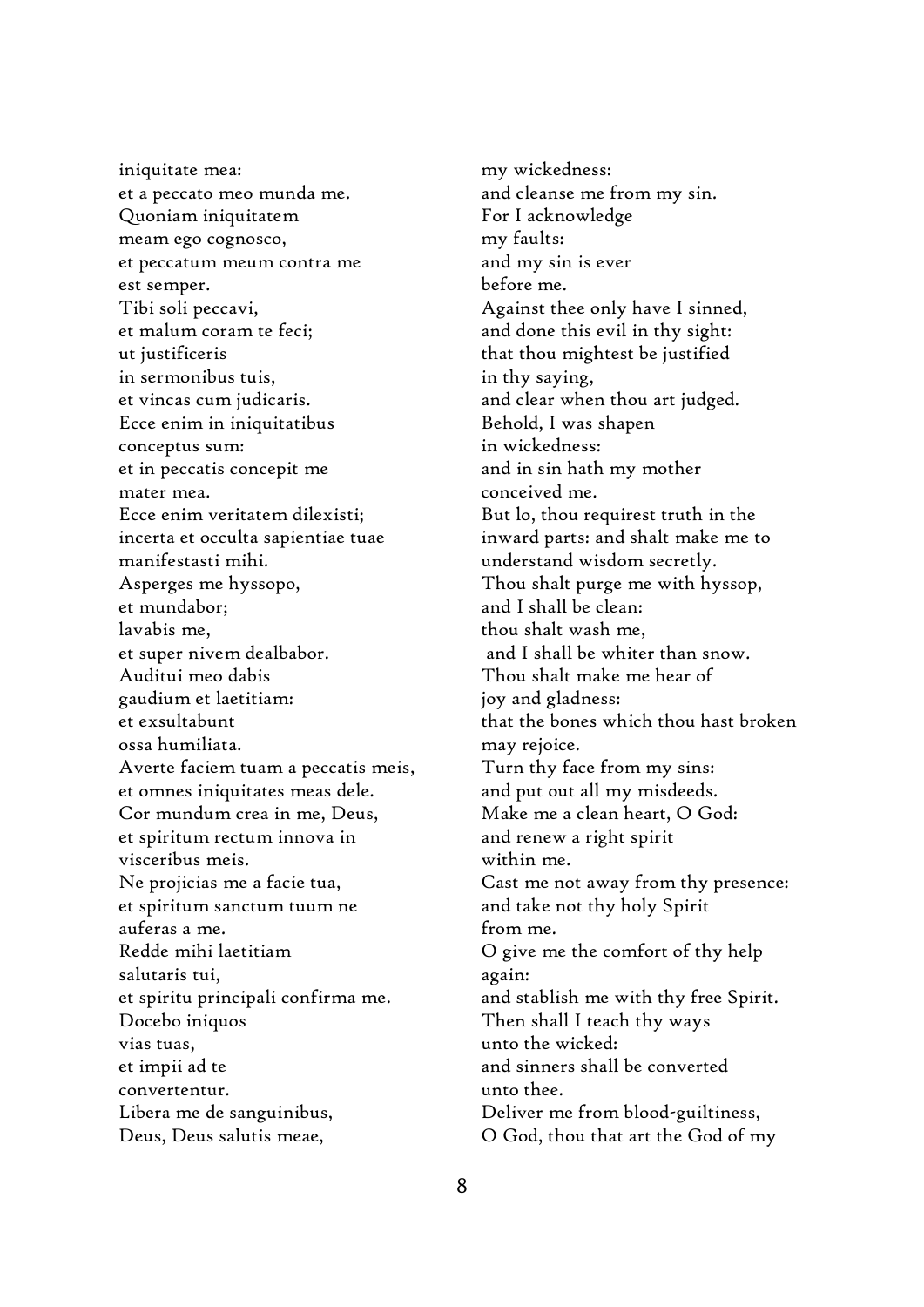et exsultabit lingua mea justitiam tuam. Domine, labia mea aperies, et os meum annuntiabit laudem tuam. Quoniam si voluisses sacrificium, dedissem utique; holocaustis non delectaberis. Sacrificium Deo spiritus contribulatus; cor contritum et humiliatum, Deus, non despicies. Benigne fac, Domine, in bona voluntate tua Sion, ut aedificentur muri Jerusalem. Tunc acceptabis sacrificium justitiae, oblationes et holocausta; tunc imponent super altare tuum vitulos.

health: and my tongue shall sing of thy righteousness. Thou shalt open my lips, O Lord: and my mouth shall shew thy praise. For thou desirest no sacrifice, else would I give it thee: but thou delightest not in burnt-offerings. The sacrifice of God is a troubled spirit: a broken and contrite heart, O God, shalt thou not despise. O be favourable and gracious unto Sion: build thou the walls of Jerusalem. Then shalt thou be pleased with the sacrifice of righteousness, with the burnt-offerings and oblations: then shall they offer young bullocks upon thine altar.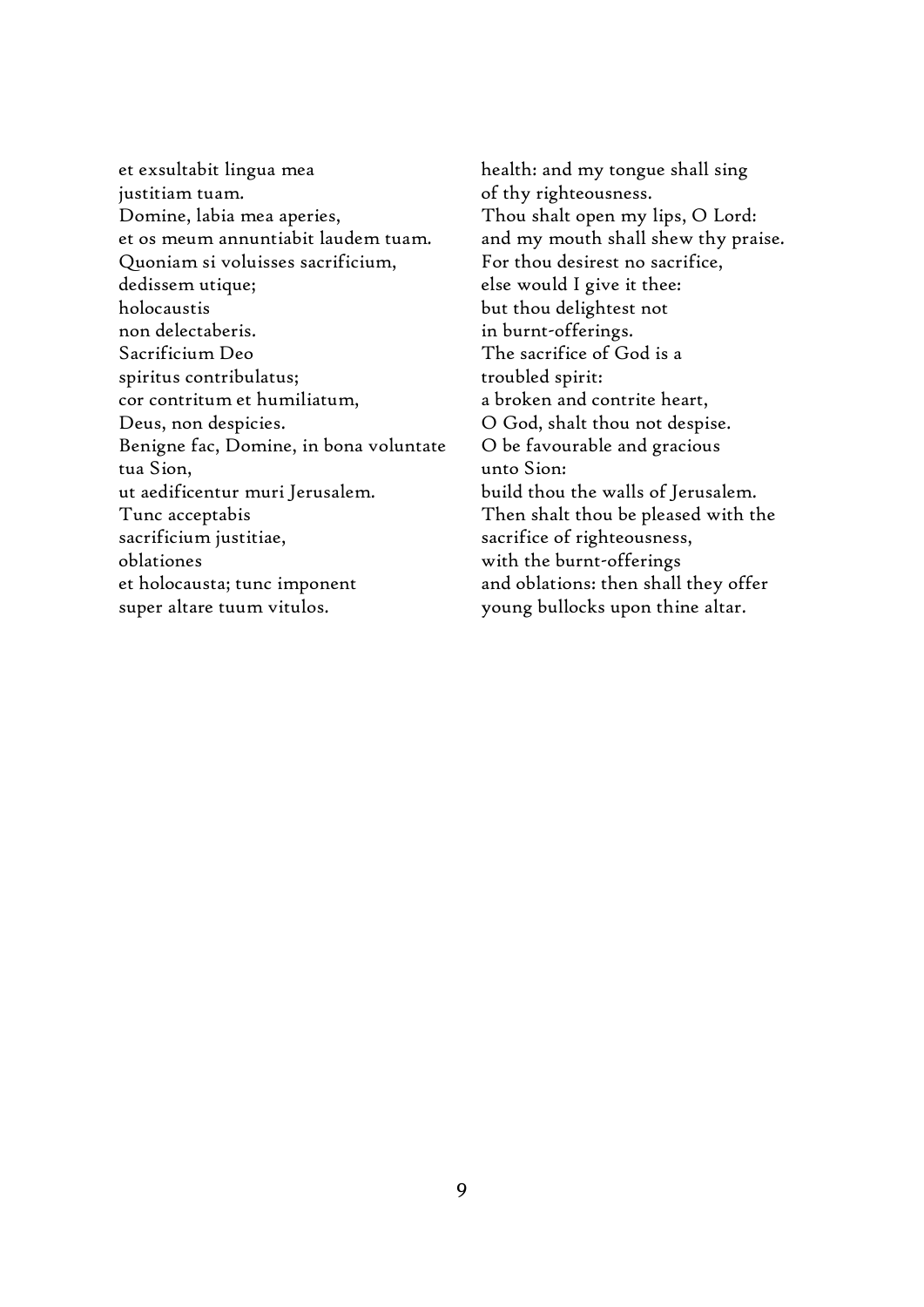

*Director* Matthew Dunn

*Sopranos Altos* Emily Field Sara Daintree Katharina Höffler Charlotte Nicholls

*Tenors, Baritones Basses* Nicholas Wilson Martin Yates Robert Dufton Edward Jowle

Victoria Griggs Tristram Cooke Edward Horsman

Jack Miller Damien White Adrian Sladdin



Matthew Dunn, director, won a place to read music at Peterhouse, Cambridge in 2006 and was appointed organ scholar there, overseeing the weekly choral services in the college chapel. At Peterhouse Matthew directed the choir on tours to Italy, the Netherlands and the Home Counties, as well as regular cathedral trips including Westminster Abbey, Canterbury, Lincoln and Ely Cathedrals. Matthew received his BA in 2009 and continued to the MPhil in 2010, having written a thesis on French thirteen-century polyphony being sung in the South-East of England. As an organist, Matthew holds the FRCO diploma and gives regular recitals around the country. Recent venues include Liverpool Anglican Cathedral, Edinburgh Cathedral and here at St Mary-le-Bow. Matthew is currently Organist and Director of Music at St Botolph without Aldgate, which has arguably the oldest church organ in the country and has a job in the City which keeps him busy when he isn't thinking about the Renaissance.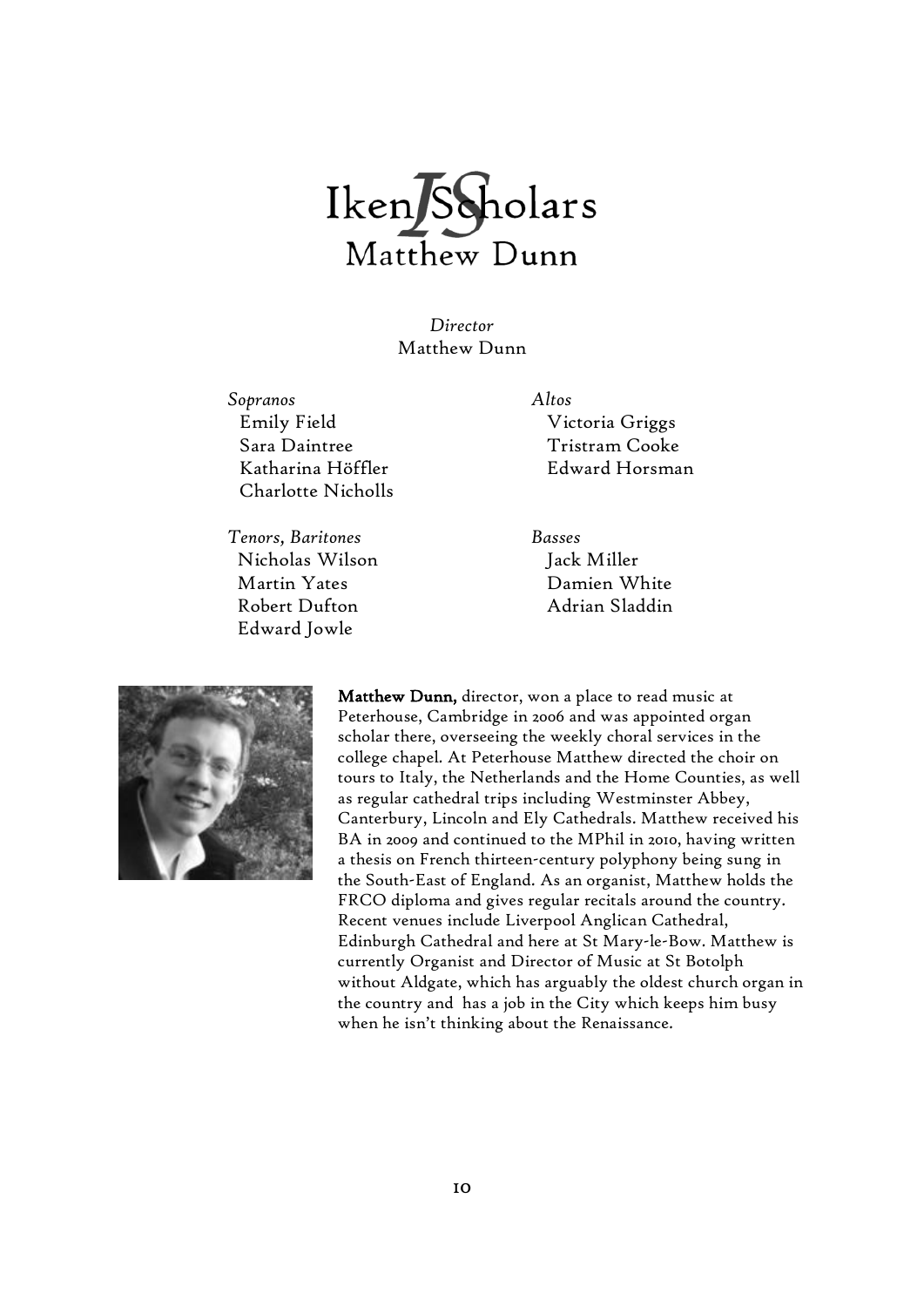

Emily Field began her choral career as a chorister at St John's Cathedral, Norwich. Since then she has gone to complete a Bachelors and Masters in Music from the University of Manchester. During this time she sang the solo roles for Handel's Messiah, Bach St John passion, Faure Requiem, Schubert mass in G and performed the world premier of Macmillan's credo at the BBC proms.

She has regularly sung for BBC Radio 3, 4 and World service and is a founding member of Melodico Ensemble who have recently performed with the BBC Philharmonic, Clean Bandit and Boy George. Emily has just moved to London and is enjoying the variety of beards on display in Shoreditch.

Sara Daintree, studied Music at the University of Manchester and currently works in music administration at Trinity Laban Conservatoire of Music and Dance. She is a member of the



BBC Symphony Chorus and regularly sings with Chamber Choirs around London including the Choir of the 21st Century and J2 Chamber Choir. Sara has sung in choirs under the direction of distinguished conductors including Sir Mark Elder, Sir Andrew Davis, Semyon Bychov, Sir Colin Davis, Gianandrea Noseda, Marin Alsop and Edward Gardner, in concerts throughout the UK, on tour in Europe and New York and in recordings for the Hallé, Chandos and LSO Live labels.



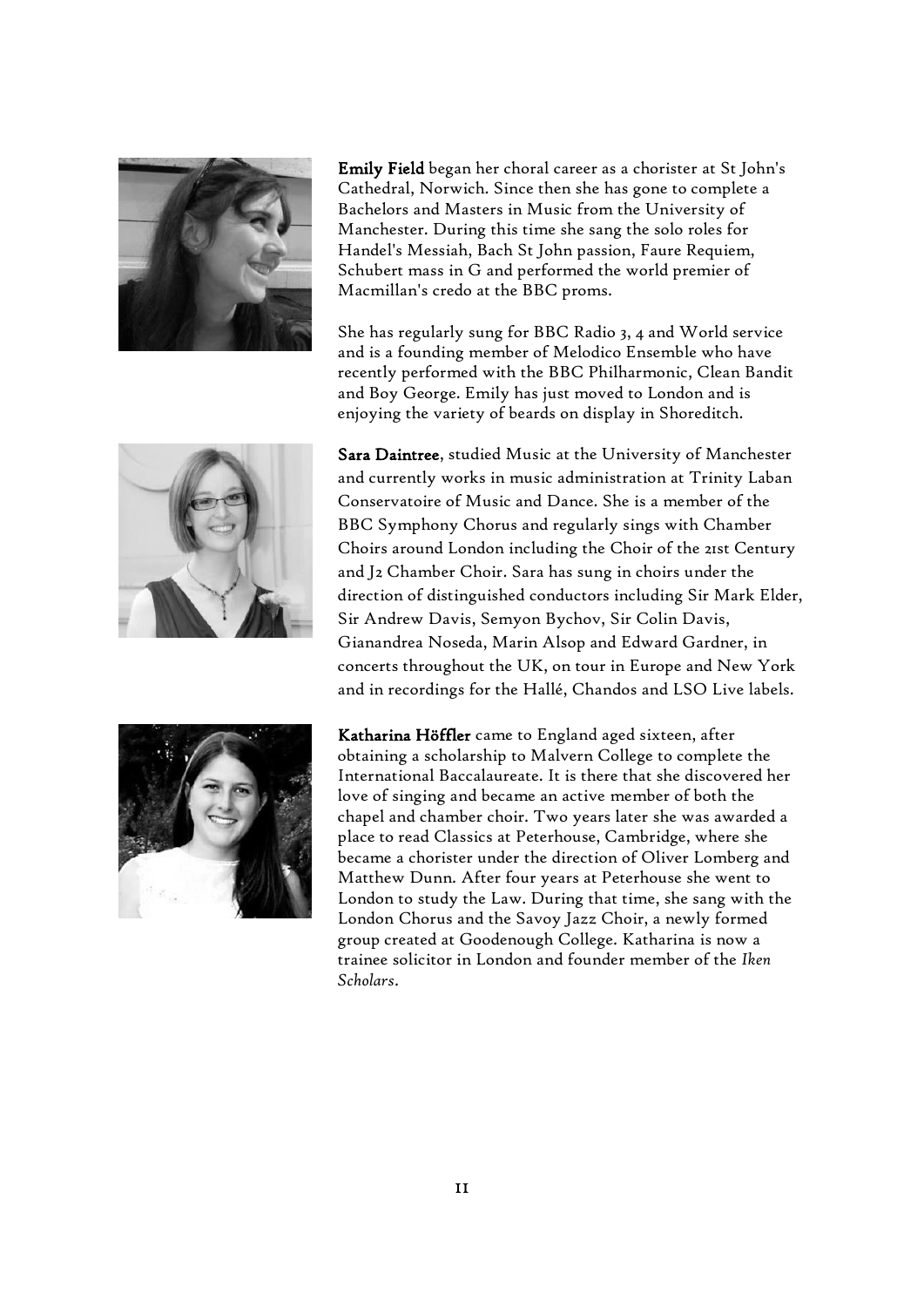

Charlotte Nicholls was a Choral Scholar at Wadham College, Oxford, where she studied from 2007-2011. During this time she joined the choir on their European tours and led music workshops for visiting primary school children as part of an outreach programme. While at Oxford, Charlotte also sang for Commotio, one of Oxford's foremost choirs, performing primarily lesser-known material from the 20th and 21st centuries. She also conducted the University College Orchestra. Recently, Charlotte produced Wadham College Choir's CD. She has also worked with a Surrey-based music producer on a jazz project. A cellist, Charlotte regularly performs and deputises at local concerts, including at the Holywell Music Room and Englefield House. She has taught 'cello and piano privately for ten years. Charlotte currently teaches Modern Languages at a large secondary school in Berkshire.



Victoria Griggs read Music at Selwyn College, Cambridge, where she held a Choral Scholarship as an alto. She graduated in 2009 and went on to read for an M.Phil in Musicology, specialising in Renaissance Polyphony of the English Reformation Period. Having spent what felt like far too long in academia, she then joined Teach First and trained as a secondary music teacher in Birmingham, where she also sang with Birmingham Cathedral Choir and Ex Cathedra. In 2013, Victoria moved to London to become Assistant Director of Music at a prestigious girls' school in Westminster. She has recently begun studying for a law conversion course with the aim of becoming a solicitor specialising in public law and education. She regularly sings with various ensembles including Rochester Cathedral Choir, Siglo de Oro, and The Charpentier Consort.



Tristram Cooke has a postgraduate scholarship at the Royal Academy of Music, where he studies Performance with Michael Chance and Glenville Hargreaves, and is kindly supported in his studies by the Thomas Carpenter and the Seary Trusts. Solo performances include 'Messiah' and Vivaldi's Gloria, Bach's cantata BWV 170, and St John Passion. He is a deputy Vicar Choral at St Paul's Cathedral, and sings regularly for Bach Vespers at St Mary at Hill with the Sweelinck Ensemble. He will be performing in a concert of English Songs with Matthew Dunn in November in his native Ilkley.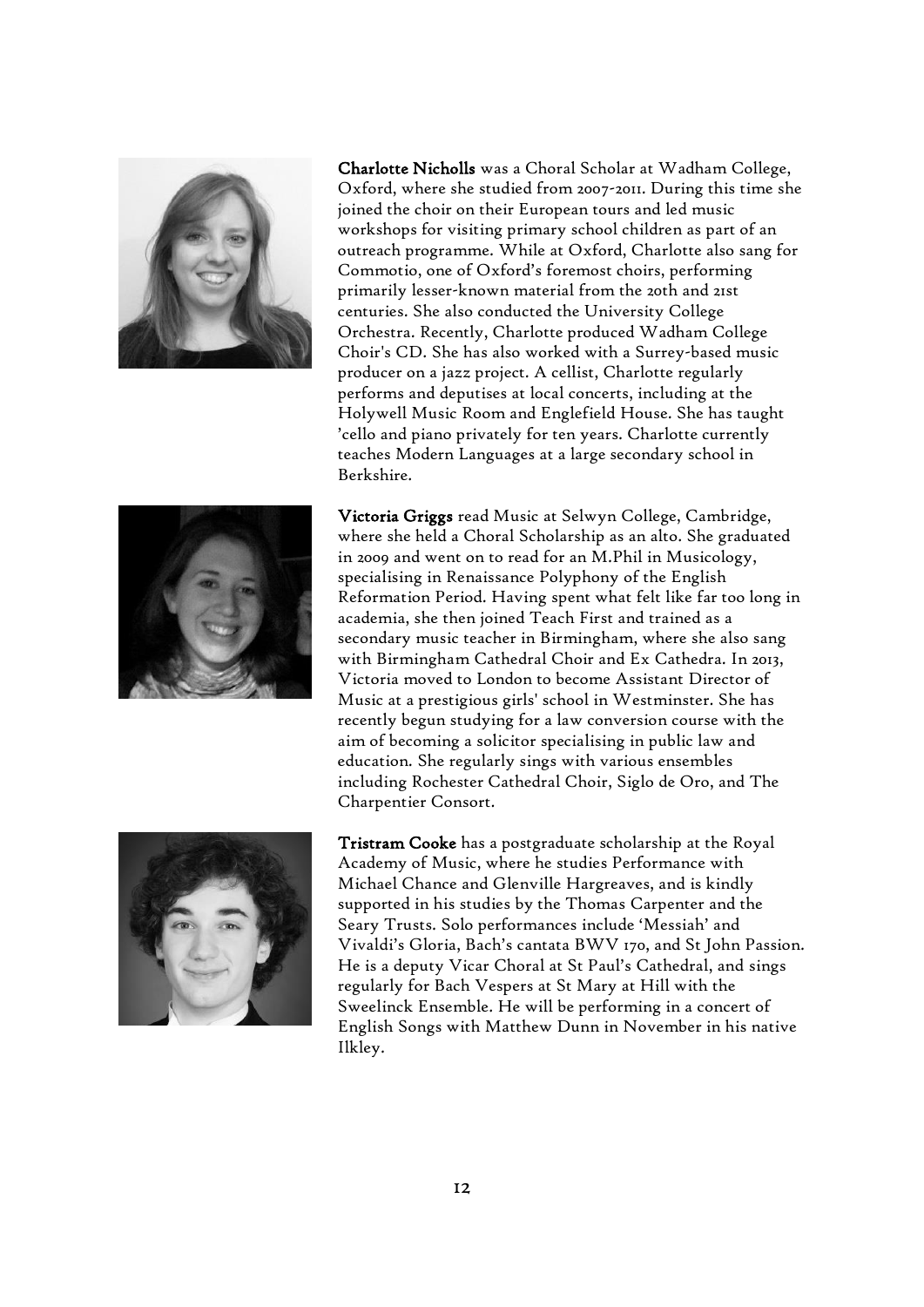

Edward Horsman, countertenor, began his singing career at the age of seven with the Bromley Boys Singers with whom, he became a principle soloist. He later became a member of The London Oratory School Chamber Choir and Schola Cantorum, with whom he toured extensively in Europe and America as choral singer and soloist. Prior to studying at Queen's University, Belfast, Edward spent a year as Choral Scholar at Lichfield Cathedral, under Philip Scriven. While at University, Edward was Director of Music of Queen's University Music Society Choir and a member of the Queen's University Chamber Choir. Subsequently, he took a position as Choral Scholar at Chelmsford Cathedral, under James Davy. He is now, currently a Lay Clerk at Birmingham Cathedral and he is hoping to further his study in a Masters at Trinity Laban.



Nicholas Wilson, tenor, began his interest in early music while a choral scholar at Peterhouse, Cambridge. Since graduating, he has been singing Lieder as well as taking part in choral work with groups such as the *Cambridge Cantata Consort* and Matthew Dunn's *Iken Scholars*. He is enjoying married life after recently tying the knot.



Martin Yates is a recent graduate from the University of Exeter, where he read Medical Sciences, and received a music scholarship, through which he was taught voice (Baritone and Countertenor) under Marion Wood. Whilst at university Martin spent a great deal of time involved in music societies – 17 ensembles in total! During this time highlights included several soloist roles for the Exeter University Choral Society (EUCS) (As a Baritone in Beethoven's 9th Symphony; as a Tenor in Jenkins "The Armed Man", and Mozart's "Missa Brevis in C"; and as an Understudy Tenor Soloist and Men's Semi Chorus (First Tenor) in Orff's "Carmina Burana"); performing in a hand-selected choir for Her Majesty Queen Elizabeth II and HRH the Duke of Edinburgh during the opening of the Exeter University "Forum Project"; and being invited, alongside EUCS, to perform in the US Premiere of Jenkins' "The Healer" in January 2015 in Carnegie Hall.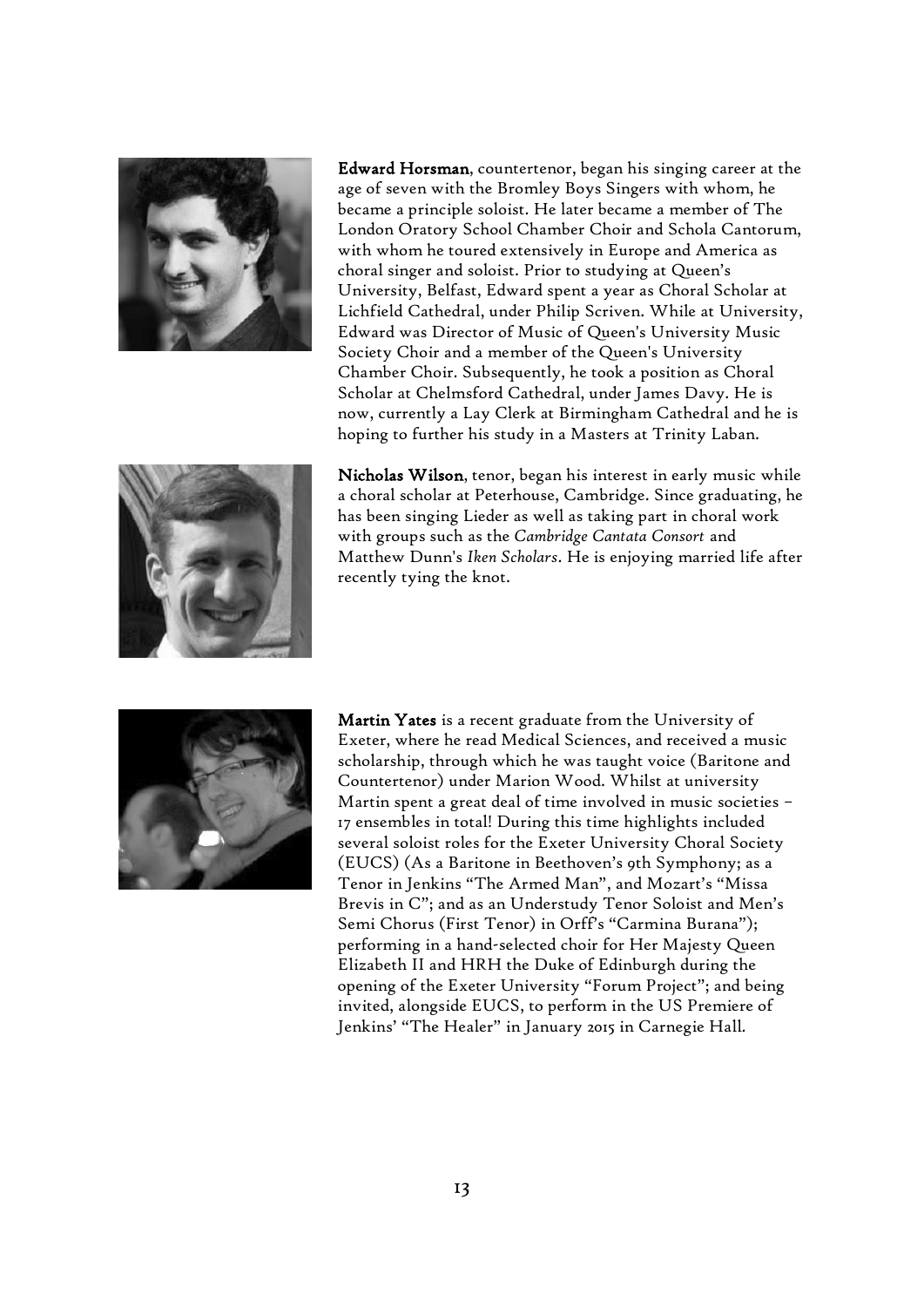

Robert Dufton was head chorister as Malsis under Bob Marsh before attending Ampleforth and joining its three choirs there. He secured a Choral Scholarship at Truro Cathedral under Robert Sharpe in 2007. He was next appointed Lay Clerk at Sheffield Cathedral under Neil Taylor and Assistant Director of The Sheffield Chorale under Tom Leech. He then became Director of Bulmer Choir and a Lay Clerk at Ampleforth Abbey under Ian Little from 2012 until he moved to London in August where he is now a Lay Clerk at Croydon Minster under Ronny Krippner.

During his time in the professional church music circuit, Robert wrote and recorded for The Lay Clerk's Handbook, a reference resource for church musicians based on his experiences. He is the founder of Classical Music Nights Sheffield, which ran live music events in bars in the city centre, and Composerwave, an online marketplace for arts writers to market and sell their licenses for public performance permissions of their work.



Originally from Derbyshire, Edward Jowle currently studies at the Royal College of Music with Tim Evans-Jones and Stephen Varcoe where he is an RCM Scholar supported by a Douglas and Hilda Simmonds Award. Edward previously studied at the Junior Royal Northern College of Music with Louise Winter, supported by Leverhulme and Sylvia Swiffin scholarships. Although now training for a career in Opera and Song, Edward was introduced to music through Musical Theatre and Operetta, having performed roles including Sweeney Todd, Raoul (The Phantom of the Opera) and the titular role in Gilbert and Sullivan's The Sorcerer. An avid recitalist, Edward has performed in venues across the North of England. This year he attended the Art of Song summer school lead by Pat McMahon and David Jones and won the Vocal Chamber Music Prize whilst at the JRNCM. As a member of the National Youth Choirs of Great Britain Edward has performed in venues including the Royal Albert Hall and Birmingham Town Hall, in repertoire ranging from Monteverdi to new commissions. He has also recorded with NYCGB on the 'Festival of Britten' album for Delphian Records. Future performances include concerts with the RCM Chorus and Chamber Choir in the Amaryllis Fleming Concert Hall and Royal Festival Hall. Edward will also sing Jesus in the St John Passion with Prestbury Choral Society.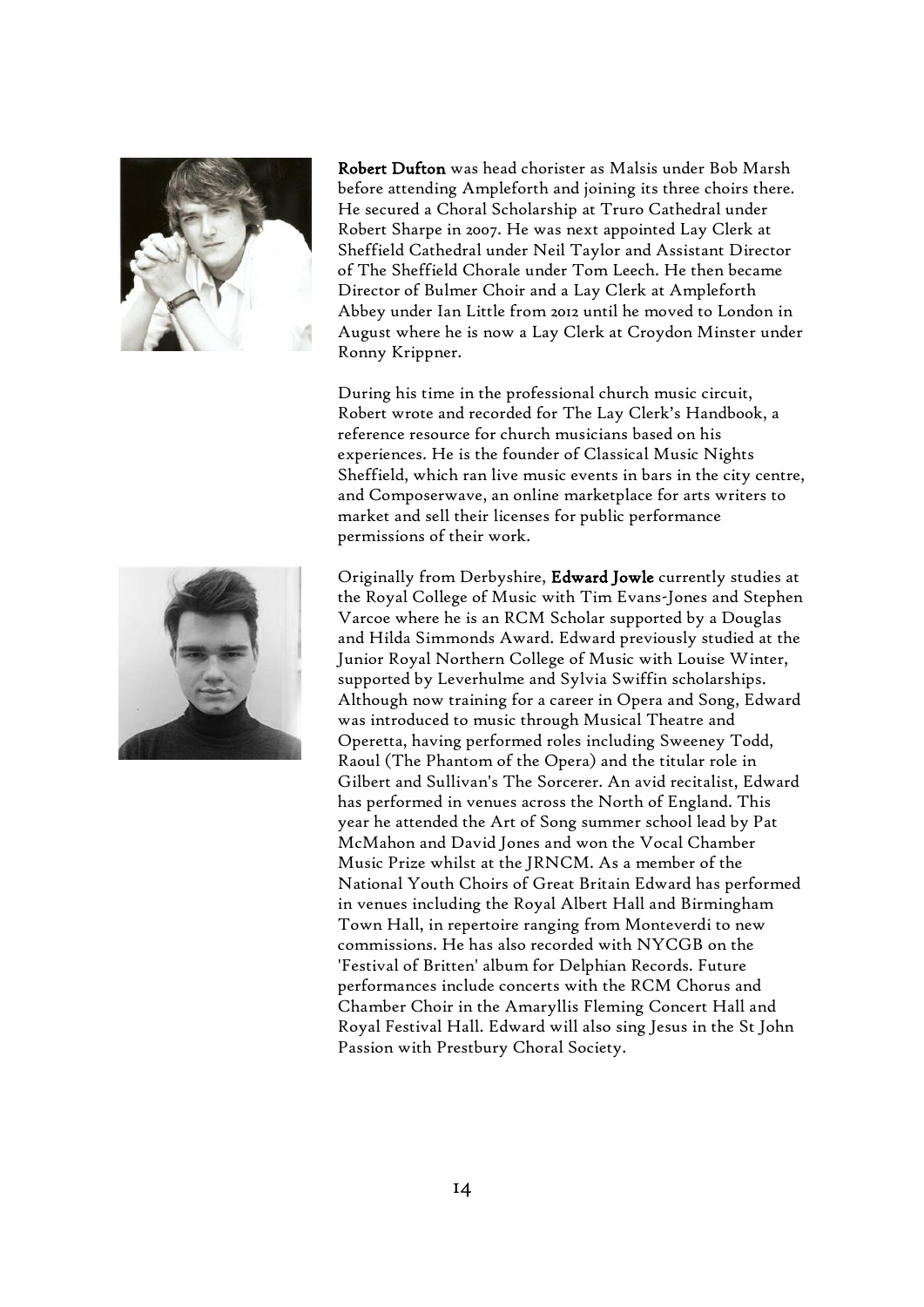



Jack J. Miller is a graduate student in the final year of completing his DPhil. [Ph.D] in medical physics at the University of Oxford. In his "spare time", he has sung for the Chapel Choirs of Pembroke and Merton College, Oxford, for the Cathedral Singers of Christ Church, Oxford, spent three years as an Organ Scholar at St. Hugh's College, Oxford, performed in a minimum of one opera a year, and sung internationally. He currently has two original compositions under review for publication by the Royal School of Church Music. At present, he prefers to sing a mixture of renaissance and contemporary choral music with the Oxford group Intermezzo, along with spending far too much time in the lab!

Damien White's early musical career began as a double bassist, playing in the National Youth Orchestra and Cambridge University Chamber Orchestra. While a scholar at Cambridge however he made the change to singing and church music, joining the chapel choir at Peterhouse. He later joined the Gregorian schola of St Gertrudis' cathedral, Utrecht, under Piet van de Steen, and more recently the choir at Holy Trinity church, Sloane Square, London, directed by Andrew O'Brien.

In 1999 he took part in a European touring opera production of Pagliacci and in the early 2000's he sang with the Netherlands Bach Ensemble. During the last ten years he has sung regularly with the Joyful Company of Singers, including recordings of Vaughan Williams (with Albion Records) and Rachmaninov (with Nimbus). Last year, Damien became a founder member of the Harlequin Chamber Choir. He has studied singing under Stuart Barr and Ellis Keeler.



Adrian Sladdin began his adult singing career with three years in Downing College Chapel Choir, under the baton of Martin Baker, including a recording of established choral music and a very successful tour to Italy. Thereafter he sang in a variety of groups including 'Alte Musica', part of a well-known 'Musik Konservatorium' in Frankfurt, which specialised in the singing and playing of early music. Other choirs have included the Marion Consort with Frikki Walker, now at Glasgow Cathedral, and Nordic Voices, with the challenge of singing in a range of Scandinavian languages. Adrian has also deputised regularly on the back rows of Peterborough and Lincoln Cathedral choirs and, with the latter, went on tour to both France and the Czech Republic. Most recently he has sung with Voces Assumptiones, an occasional choir, on a week in Sherborne Abbey. He can sing counter-tenor when the occasion demands but is generally a bass by nature